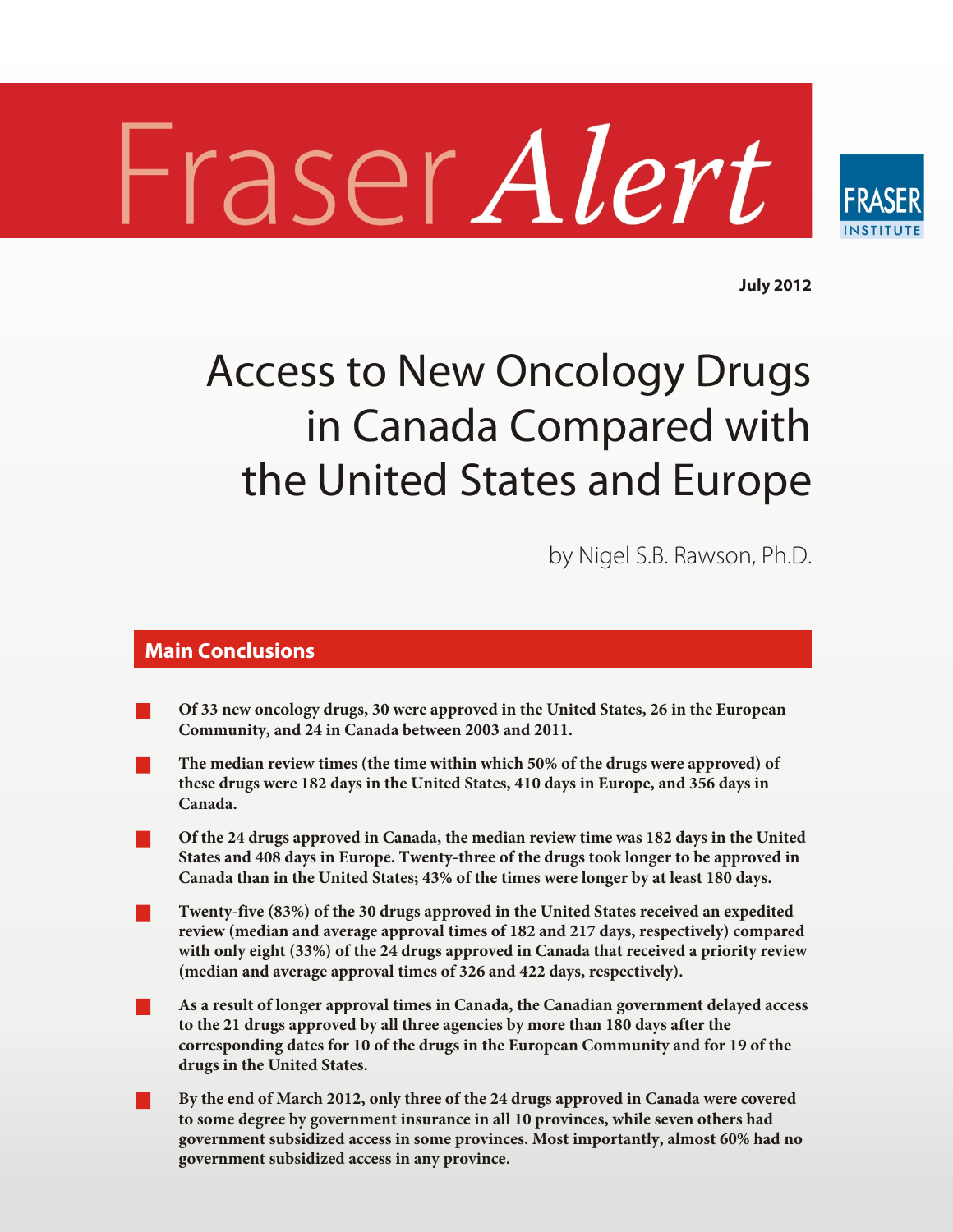# **Introduction**

Cancer is the leading cause of premature death in Canada. The numbers of new cases of breast, colorectal, ovarian, prostate, and kidney cancer, and leukemia and lymphoma have changed little over the last 20 years (CCS, 2012). Moreover, the five-year survival rates (the proportion of patients surviving for at least five years after diagnosis) for lung and ovarian cancer have remained more or less the same over the last two decades and those for breast, colorectal, and kidney cancer and lymphoma have shown only modest progress (CCS, 2012). Consequently, new, better treatments are needed as soon as they can be introduced.

Unfortunately, the timeliness of the review and approval of new drugs for use in Canada in comparison with other industrialized countries has been a concern to patients and physicians for many years (Rawson, 2000, 2003; Rawson and Kaitin, 2000, 2003; Rawson et al., 1998; Rovere and Skinner, 2012). Nevertheless, it has been suggested that most new drugs cannot be considered "major medical advances," so that the slow approval of these drugs is of little concern (Lexchin and Mintzes, 2000). However, oncology drugs are vitally important to patients needing hope and to physicians seeking even moderately effective therapies (Lakdawalla et al., 2012; Romley et al., 2012; Seabury et al., 2012).

A recent comparison of 35 new oncology drugs approved in the United States and the European Community between 2003 and 2010 demonstrated that, despite claims to the contrary, these drugs were approved significantly faster in the United States than in Europe (Rob erts et al., 2011). Two of the 35 drugs are used in cancer patients to counteract adverse effects of oncology therapy and were excluded, leaving 33 for this analysis. Eighteen of these drugs were indicated for the treatment of a solid tumour (breast, colorectal, lung, ovary, prostate, kidney, and osteosarcoma) and 15 were designed to treat leukemia, lymphoma, multiple myeloma, or myelodysplastic syn drome. The number of these oncology drugs approved in Canada and the time taken for their review are examined in this report (details of the methods used in the analysis are presented at the end of the report).

# **Review and approval**

Of the 33 oncology drugs,  $30(91\%)$ were approved in the United States, 24 (73%) in the European Community, and 22 (67%) in Canada between 2003 and 2010. Two of the 33 drugs approved in the United

# **About the author**



**Nigel Rawson** is a pharmacoepidemiologist and President of Eastlake Research Group in Oakville, Ontario. He is also a Fraser

Institute Senior Fellow. He holds an M.Sc. in statistics from the University of Newcastle-upon-Tyne and a Ph.D. in pharmacoepidemiology from the University of Southampton in the United Kingdom.

States (cabazitaxel for prostate cancer and erbulin for breast cancer) received approval in Europe and Canada in 2011 and were included in the analysis. Thus, 26 (79%) and 24 (73%) drugs were approved in the European Community and Canada, respectively, by the end of 2011 (see table 1).

At 356 days, the median Health Canada review time of the 24 drugs approved in this country is almost twice as long as the median FDA time of 182 days for its approval of 30 drugs, but is approximately two months less than the median EC approval time of 410 days for the 26 drugs approved in Europe (see table 2). When the analysis was limited to the 24 drugs approved in Canada, the median FDA and EC approval times remained virtually the same at 182 and 408 days, respectively.

Although one drug (tositumomab) had a shorter review time in Canada than in the United States, the review times of all the other drugs approved in Canada were longer than the corresponding times in the United States by 41 to 712 days (see figure 1), with 43% being longer by at least 180 days. The Canadian review time was longer than the EC approval time for 45% of the drugs.

Of the 30 drugs approved in the United States, 25 received an expe dited review with a median review time of 182 days (average: 217; range: 78-1016). In Canada, eight of the 24 drugs received a priority review (median time: 326 days; average: 422; range 197-820). Only three drugs had an expedited review in Europe as the system was only recently introduced.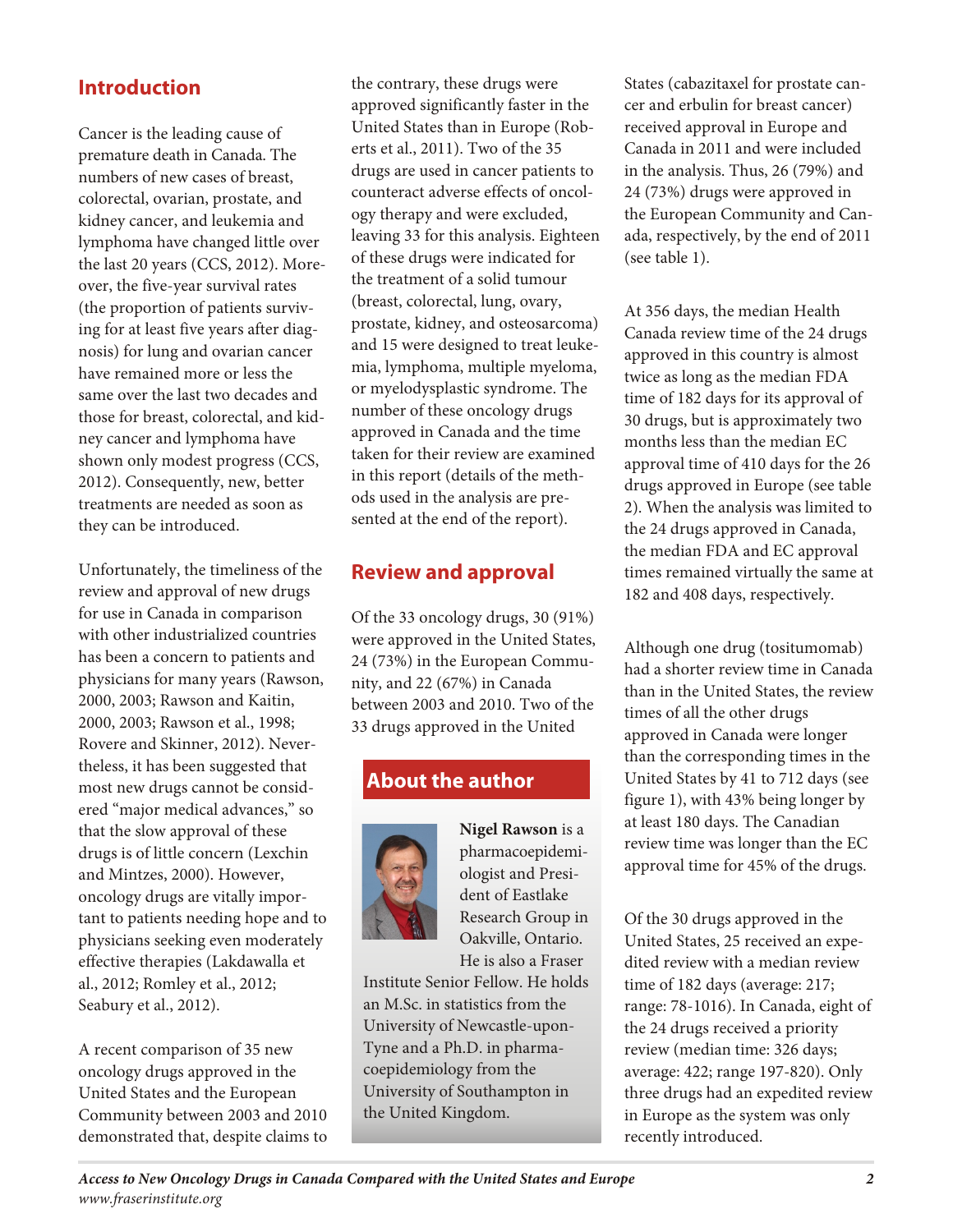### **Table 1: The 33 Oncology Drugs Approved by the End of 2011**

| Drug name                              | <b>Approved in</b><br>the United<br><b>States</b> | <b>Approved</b><br>in the<br><b>European</b><br><b>Community</b> | <b>Approved in</b><br><b>Canada</b> |
|----------------------------------------|---------------------------------------------------|------------------------------------------------------------------|-------------------------------------|
| Azacitidine                            | Yes*                                              | Yes                                                              | $Yes^{\dagger}$                     |
| Bendamustine hydrochloride             | $Yes^*$                                           | Yes                                                              | No                                  |
| Bevacizumab                            | Yes*                                              | <b>Yes</b>                                                       | $Yes^{\dagger}$                     |
| Bortezomib                             | $Yes*$                                            | Yes                                                              | Yes                                 |
| Cabazitaxel                            | Yes                                               | Yes                                                              | Yes                                 |
| Cetuximab                              | $Yes^*$                                           | Yes                                                              | $Yes^{\dagger}$                     |
| Clofarabine                            | $Yes^*$                                           | Yes                                                              | Yes                                 |
| Dasatinib                              | $Yes^*$                                           | Yes                                                              | Yes                                 |
| Decitabine                             | Yes                                               | N <sub>o</sub>                                                   | N <sub>o</sub>                      |
| Degarelix acetate                      | Yes                                               | Yes                                                              | Yes                                 |
| Eribulin mesylate                      | $Yes^*$                                           | <b>Yes</b>                                                       | Yes                                 |
| Erlotinib hydrochloride                | $Yes^*$                                           | Yes                                                              | $Yes^{\dagger}$                     |
| Everolimus                             | Yes                                               | Yes                                                              | Yes                                 |
| Histamine dihydrochloride              | N <sub>o</sub>                                    | Yes                                                              | N <sub>o</sub>                      |
| Ixabepilone                            | $Yes^*$                                           | Submission<br>withdrawn                                          | No                                  |
| Lapatinib ditosylate                   | $Yes^*$                                           | Yes                                                              | Yes                                 |
| Lenalidomide                           | $Yes^*$                                           | Yes                                                              | Yes                                 |
| Mifamurtide sodium                     | N <sub>o</sub>                                    | Yes                                                              | N <sub>o</sub>                      |
| Nelarabine                             | Yes*                                              | Yes                                                              | Yes                                 |
| Nilotinib hydrochloride<br>monohydrate | Yes                                               | Yes                                                              | Yes                                 |
| Ofatumumab                             | $Yes^*$                                           | Yes                                                              | No                                  |
| Panitumumab                            | $Yes*$                                            | Yes                                                              | Yes                                 |
| Pazopanib hydrochloride                | Yes                                               | Yes                                                              | Yes                                 |
| Pemetrexed disodium                    | Yes*                                              | Yes                                                              | $Yes^{\dagger}$                     |
| Pralatrexate                           | Yes*                                              | No                                                               | No                                  |
| Romidepsin                             | Yes                                               | No                                                               | No                                  |
| Sipuleucel-T                           | Yes*                                              | No                                                               | N <sub>o</sub>                      |
| Sorafenib tosylate                     | Yes*                                              | Yes                                                              | Yes                                 |
| Sunitinib malate                       | Yes*                                              | Yes                                                              | $Yes^{\dagger}$                     |
| Temsirolimus                           | Yes*                                              | Yes                                                              | $Yes^{\dagger}$                     |
| Tositumomab                            | Yes*                                              | No                                                               | $Yes^{\dagger}$                     |
| Trabectedin                            | No                                                | Yes                                                              | Yes                                 |
| Vorinostat                             | Yes*                                              | Submission<br>withdrawn                                          | Yes                                 |

\*Expedited review (priority, accelerated, or fast track) †Priority review

Sources: Roberts et al., 2011; Health Canada, 2010; Health Canada, 2011a.

Twenty-one of the 33 drugs were approved by all three agencies with the median review times shown in table 3. At 362 days, the median Health Canada review time for the 21 drugs is twice as long as the 182 day median FDA review time, but 43 days less than the median EC approval time for the same drugs.

The dates of the submissions to Health Canada for the 21 drugs were within a period of 90 days before or after the submission dates to the EMA and FDA for 10 and seven of the drugs, respectively. However, later submissions and longer review times in Canada resulted in the Canadian marketing authorization date being delayed by more than 180 days after the European Commission and FDA marketing authorization dates for 10 and 19 of the 21 drugs, respectively (see figure 2). For nine drugs, the Canadian marketing approval date was more than 18 months after the US marketing approval date. The median delay between marketing authorization in Canada and Europe was 133 days and between Canada and the United States was 364 days.

To assess whether there has been any change between mid-decade and more recent years, the review times of the oncology drugs approved in Canada between 2005 and 2007 and between 2008 and 2011 were compared. Since the median times and ranges in these periods were 362 days (average: 441; range: 197-820) and 349 days (average: 454; range: 211-893), respectively, it can be seen that there has been little change in Canada since 2005.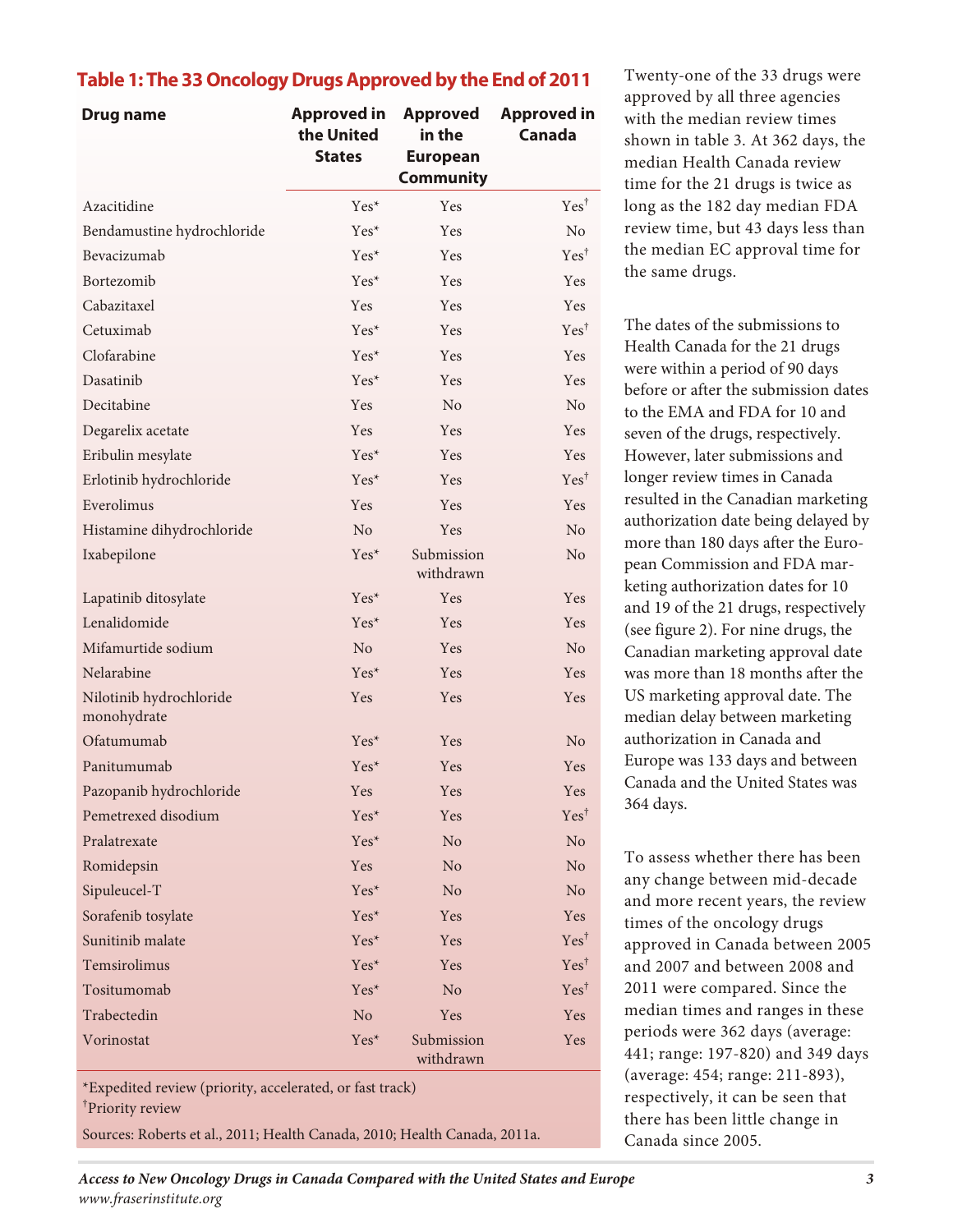## **Table 2: Number of Oncology Drugs Approved by Each Agency and their Median, Average, and Range of Review Times (in days)**

| <b>Agency</b>                                                             | <b>Period</b> | <b>Number</b><br>of drugs<br>reviewed | <b>Median</b><br>approval<br>(days) | Average<br>approval<br>time<br>(days) | <b>Range of</b><br>review<br>times<br>(days) |  |
|---------------------------------------------------------------------------|---------------|---------------------------------------|-------------------------------------|---------------------------------------|----------------------------------------------|--|
| US Food and Drug Administration                                           | $2003 - 10$   | 30                                    | 182                                 | 230                                   | 78-1016                                      |  |
| European Commission                                                       | $2004 - 11$   | 26                                    | 410                                 | 439                                   | 116-854                                      |  |
| Health Canada                                                             | $2005 - 11$   | 24                                    | 356                                 | 448                                   | 197-893                                      |  |
| Sources: Roberts et al., 2011; Health Canada, 2010; Health Canada, 2011a. |               |                                       |                                     |                                       |                                              |  |

# Figure 1: Review times of the 24 oncology drugs approved in Canada by the end of 2011 **com pared with those in the United States and Europe**



Sources: Roberts et al, 2011; Health Canada, 2010; Health Canada, 2011a.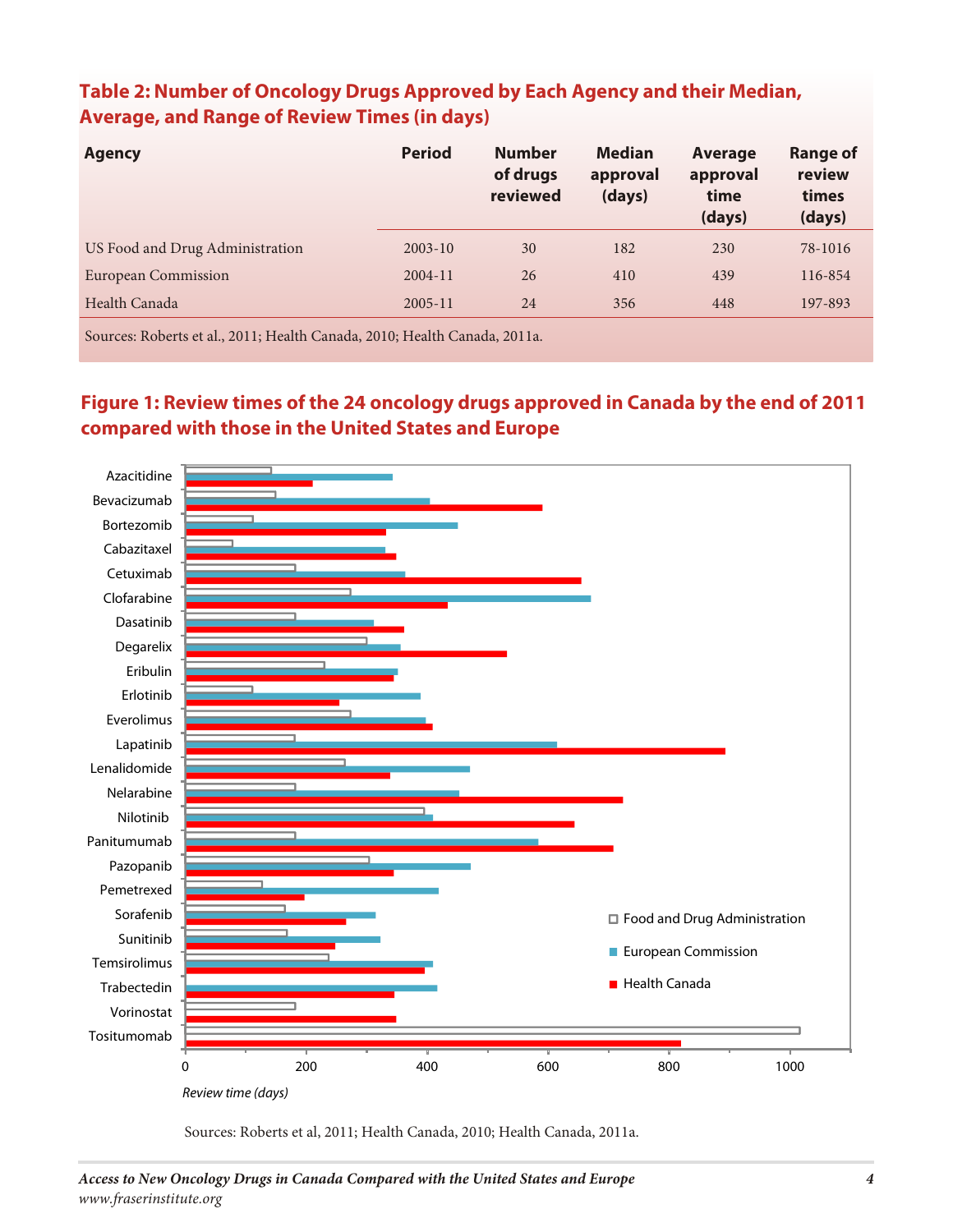| <b>Agency</b>                   | <b>Median approval</b><br>time (days) | Average approval<br>time (days) | Range (days) |
|---------------------------------|---------------------------------------|---------------------------------|--------------|
| US Food and Drug Administration | 182                                   | 202                             | 78-395       |
| European Commission             | 405                                   | 421                             | 312-671      |
| Health Canada                   | 362                                   | 440                             | 197-893      |
|                                 |                                       |                                 |              |

### **Table 3: Median, Average, and Range of Review Times of the 21 Oncology Drugs Approved by All Three Agencies**

Sources: Roberts et al., 2011; Health Canada, 2010; Health Canada, 2011a.

# **Safety**

The submissions to the EMA for two drugs (ixabepilone and vorinostat) were withdrawn before they received marketing authorization due to concerns about the benefit-risk profile from the Committee for Medicinal Products for Human Use (EMA, 2008, 2009). However, both were approved in the United States and vorinostat was approved in Canada. None of the oncology drugs discussed here was withdrawn from the marketplace for safety reasons in any of the jurisdictions after approval.

### **Dis cus sion**

Even allowing for the inclusion of drugs approved in Canada in 2011, considerably fewer new oncology products were approved in this country in the last decade than in the US. Moreover, the review times for oncology drugs approved in Canada since 2005 are longer than in the United States by a substantial period and show no evidence of improving in the most recent years. For over 40% of the drugs reviewed in Canada, it took 180 days longer (or more) to complete the review than it did for the same drugs in the US.

The analysis is necessarily limited by the fact that no account was taken of time when the regulatory clock stopped. The objective of the analysis was to evaluate the overall time from submission to approval and differences between the timing of marketing authorization in the three jurisdictions.

Submission dates in Canada were within 90 days of those in Europe and the United States for about a third and half, respectively, of the 21 oncology drugs approved by all three agencies. However, due to the longer review times, Canadian approval dates were more than 180 days after those in Europe and the United States for 48% and 90% of the drugs, respectively. These results raise the question as to why the international collaboration reported by Health Canada (2011b) is not leading to review times in Canada that are more comparable with the United States and Europe. Health Canada's response to the Auditor General's recent recommendation that the agency "should" ensure that it meets service standards for the review of all drug sub mission types" (70% of new drug submissions meet the target) provides an answer—Health Canada only began to pilot the use of

foreign reviews in late 2011 (Auditor General of Canada, 2011).

Both the United States and Canada have regulations to facilitate timely access to new medications of potential clinical significance, but the FDA has more than one way in which applications can be expedited (Rawson, 2005) and there is a proposal for yet another method (Pecquet, 2012). Health Canada has a priority review system in which the criteria are close to those for a priority review in the United States, although to obtain this status, the manufacturer must submit an application to the agency. The drugs in this analysis are indicated for common cancers for which the numbers of new cases per year over the past 20 years have shown little reduction and that continue to have significant mortality rates (CCS, 2012). However, only a third of the drugs approved in Canada received a priority review compared with 80% of the drugs that were expedited in the United States. Reports that outline the information submitted to Health Canada and the review and decision process (Summary Basis of Decision [SBD] reports) are available for 23 of the 24 drugs approved in this country. These show that applications for priority status were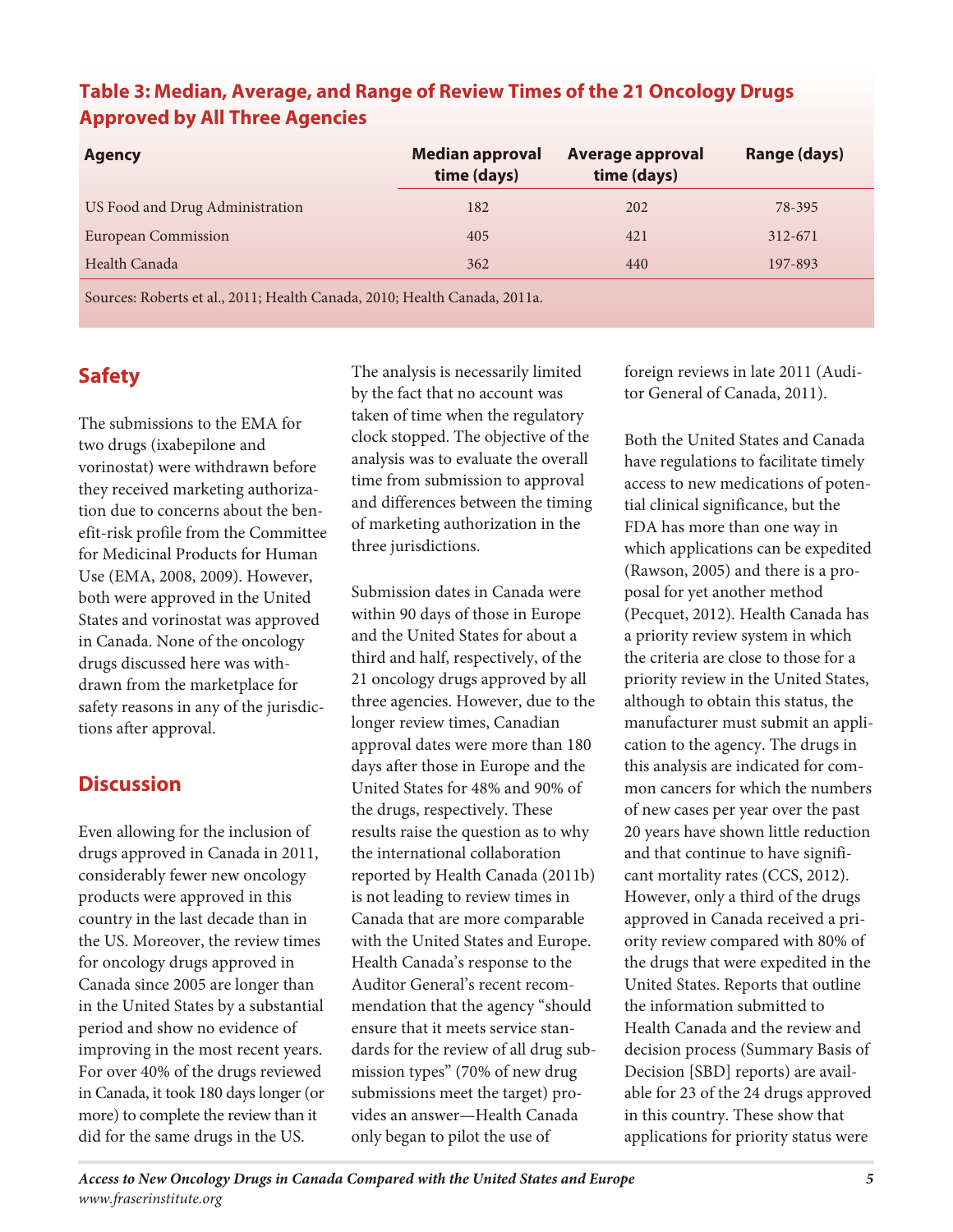# **Figure 2: Comparison of Canadian approval dates with US and European approval dates for the 21 drugs approved by all three agencies**



*Difference between Canadian approval date and approval by other agency (days)*

Sources: Roberts et al, 2011; Health Canada, 2010; Health Canada, 2011a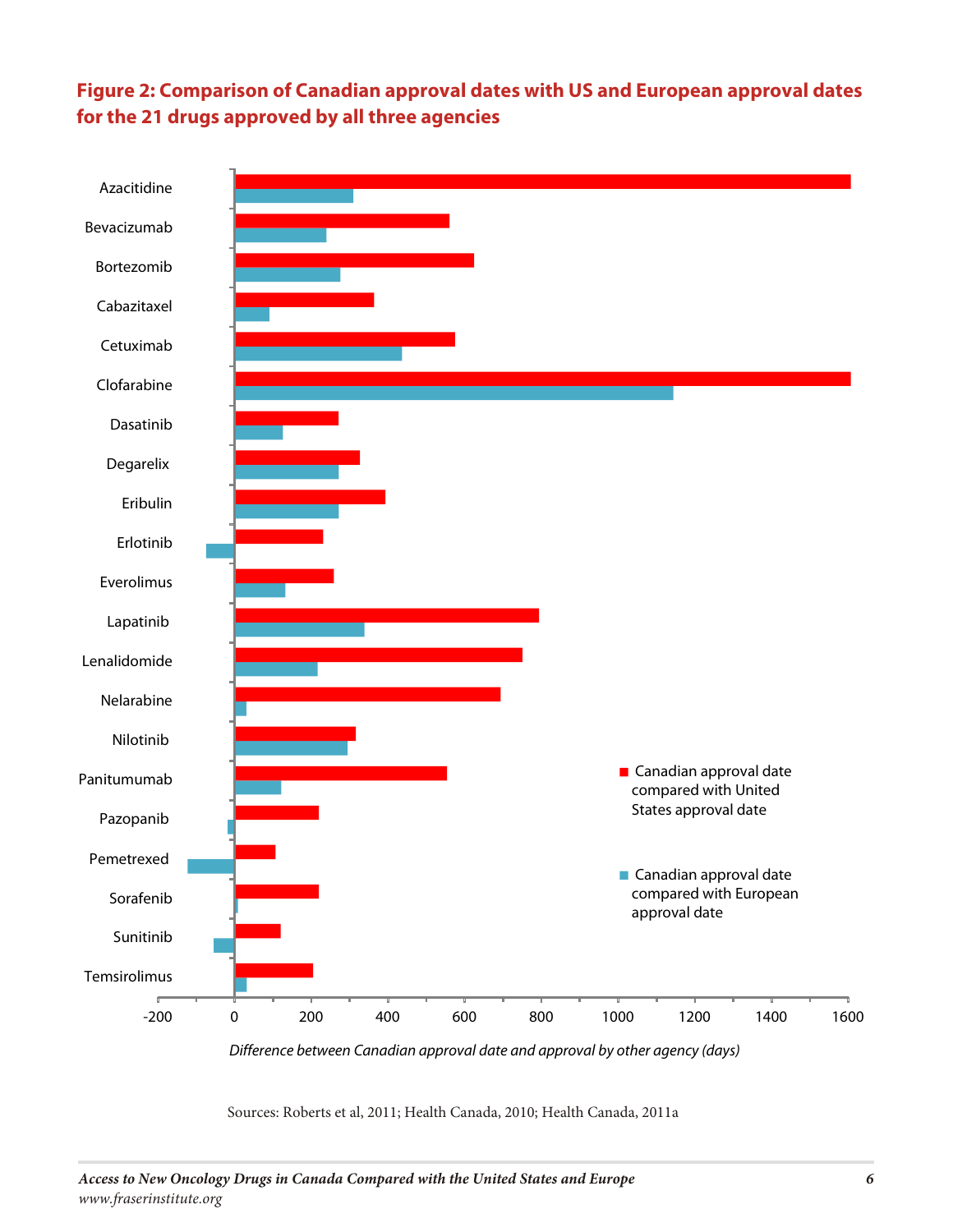also made for everolimus and nelarabine but were denied, and none was made for the remainder (Health Canada, 2012). While the grounds for acceptance of a priority review application are available in the SBD reports (most commonly a potential benefit over existing therapy for a condition not adequately managed), those for rejection are not.

*Con sid er ably fewer oncology drugs were approved in this coun try in the last decade than in the United States.* Further, slower *review times in Can ada led to delays in access to those that were approved.*

Regardless of the reasons for expedition of the reviews of some products, the fact remains that expedited products in the United States had a median review time of six months, whereas the Canadian priority review drugs had a median approval time of close to a year. Greater transparency in the Canadian system might allow a better understanding of the reasons why the priority review times were longer than in the United States (Health Canada, 2011b; Lexchin and Mintzes, 2004). For instance, Health Canada could be required to

monitor approvals in the United States and Europe and, if a drug is not approved in Canada within a set num ber of days (eg., 90 days) of the later of the American or European approval dates, to report to Parliament on the situation with regard to the drug in this country.

Another concern is that marketing approval by a drug regulatory agency allows a product to be sold, but it does not guarantee patient access to it. Many new oncology drugs are expensive (CCS, 2009) and, without private or government insurance, many patients may be unable to afford them. Information on private and government insurance coverage is incomplete; only five provinces (British Columbia, Alberta, Saskatchewan, Ontario, and Nova Scotia) have their oncology drug for mularies on line, raising further issues about the lack of transparency in the Canadian health system. Drugcoverage.ca (2012) provides information on government coverage and indicates whether a drug may be covered by private insurance schemes, but since manufacturers pay to have the information on the web site, the comprehen siveness, accuracy, and timeliness of the information are unknown. Nevertheless, the web site indicates that just three (13%) of the 24 drugs approved in Canada (bortezomib, dasatinib, and sunitinib) by the end of 2011 were covered to some degree by government insurance in all 10 provinces by the end of March 2012. Seven (29%) other drugs had government coverage in some provinces (pemetrexed [8 provinces], nilotinib [7], panitumumab [7], lapatanib [6], cetuximab [5], pazopanib [6] and temsirolimus [6]) raising issues of inequity (CCS, 2009; Stanbrook et al., 2011). Most importantly, for a

country that prides itself on having a universal health care system, almost 60% (14) of the drugs had no government coverage in any province at the end of 2011.

# **Con clu sion**

Considerably fewer oncology drugs were approved in this country in the last decade than in the United States. Further, slower review times (irrespective of whether the review was expedited) in Canada led to delays in access to those that were approved. For over 40% of the drugs, Canadian marketing approval was more than 18 months after that in the United States. This finding, combined with the fact that only three of 24 new oncology drugs approved in Canada between 2003 and 2011 have some degree of government insurance coverage in all provinces, raises concern for Canadian cancer patients. It also raises questions as to why review times are longer in Canada than in the US or Europe and whether the drug evaluation system in this country is beneficial or detrimental to Canadians with cancer. This concern may resolve itself with Health Canada's use of foreign reviews, starting with its pilot program in 2011 (Auditor General of Canada, 2011), but progress must be monitored, as must the availability to all Canadians, irrespective of where they live, of medications that have been approved by Health Canada.

# **Meth od ol ogy**

Data on the review times of the initial submissions of 35 new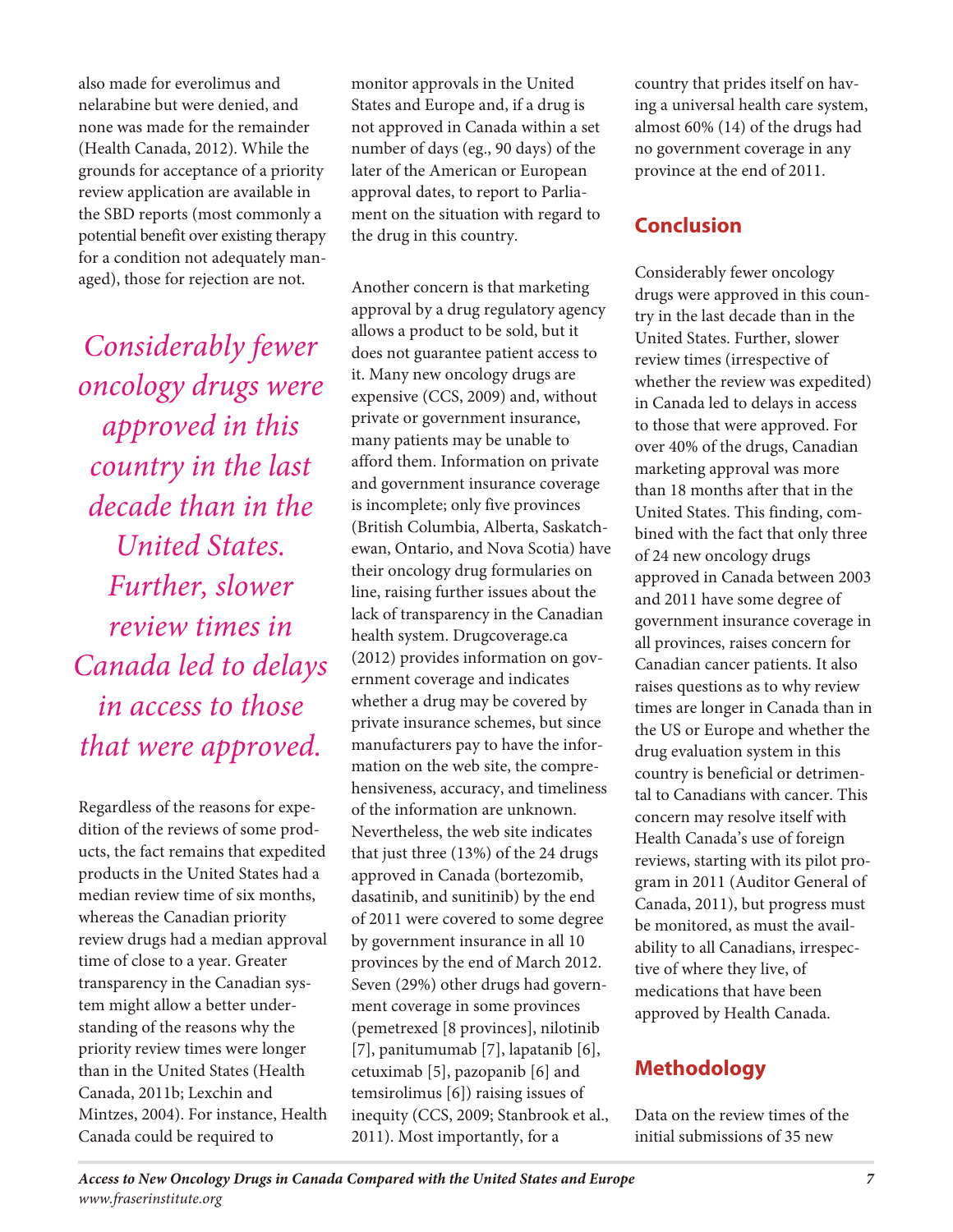oncology drugs approved in the United States or the European Community between 2003 and 2010 came from Roberts et al. (2011), who obtained the information from publicly available databases on the web sites of the relevant regulatory agencies: the US Food and Drug Administration (FDA) and European Medicines Agency (EMA). Two drugs used in cancer patients to counteract adverse effects of oncology therapy were excluded, leaving 33 in this analysis. The information from Roberts et al.  $(2011)$  was correlated with data from the web sites of the FDA and EMA to check for updates.

For drugs approved in the United States, the FDA review time was calculated as the difference in days between the submission date of the first New Drug Application or Biologics License Application and the date of the FDA's final marketing approval. In the European Community, two steps are necessary before a drug can be marketed. First, a positive opinion for marketing authorization from the EMA's Committee for Medicinal Products for Human Use (CHMP) is required and, second, the CHMP's opinion must be formally adopted by the European Commission. While the number of days between the date of the first Marketing Authorization Application (MAA) to the EMA and the date of the CHMP's positive opinion is the technical review period, the number of days between the MAA and the adoption of the CHMP's opinion by the European Commission (EC approval time) is the appropriate

measure with which to compare the time taken to review and approve a drug in other countries.

In Canada, a medication can only be marketed after Health Canada has reviewed the manufacturer's submission and given the drug a Notice of Compliance (NOC) (Rawson, 2003). The date of the NOC is available from a publicly accessible database on Health Canada's web site (Health Canada, 2010). The date of the submission is available from the relevant Health Canada annual performance report. These reports were accessible on the agency's web site until 2007, after which they could only be obtained by request (Health Canada, 2011a); information for 2008-2010 was procured via a data request. For each drug approved in Canada, the Health Canada review time was calculated as the number of days between the submission and NOC dates.

Since Canada has previously been shown to have slower review times in general (Rawson, 2000, 2003; Rawson and Kaitin, 2000, 2003; Rawson et al., 1998; Rovere and Skinner, 2012), the Health Canada web site was searched for any approvals of the 33 oncology drugs in 2011. The same search was performed on the EMA web site. Data for drugs found were included in the analysis.

The calculation of the approval times for all three agencies made no attempt to measure and separate out any period in which the regulatory clock was stopped, for example, while the agency was waiting for the

manufacturer to respond to a request for further information. There were two reasons for this approach: (1) information on clock-stopping was not available for all of the agencies and,  $(2)$  more importantly, the objective was to compare overall review times between submission and marketing approval.

The numbers of oncology drugs approved in the United States, Europe, and Canada were evaluated and overall review times compared using the median number of days (the number of days within which half the drugs were approved) and the range of review times as the principal summary statistics, although the average number of days is also reported for comparison. In addition, median review times were recalculated for the United States and Europe when lim ited only to those drugs approved in Canada. A comparison of the oncology drugs given an "expedited review" in Canada or the United States was also performed. Canada has only one process to expedite the review of a new drug known as "priority status," whereas the United States has three (priority, accelerated, and fast track reviews (Rawson, 2005)), all of which were considered simply as one category (expedited) for the purpose of this study.

For the drugs approved by all three agencies by the end of 2011, review times were compared and the relationship between Canadian submission and approval dates and those in the United States and Europe for these products was assessed.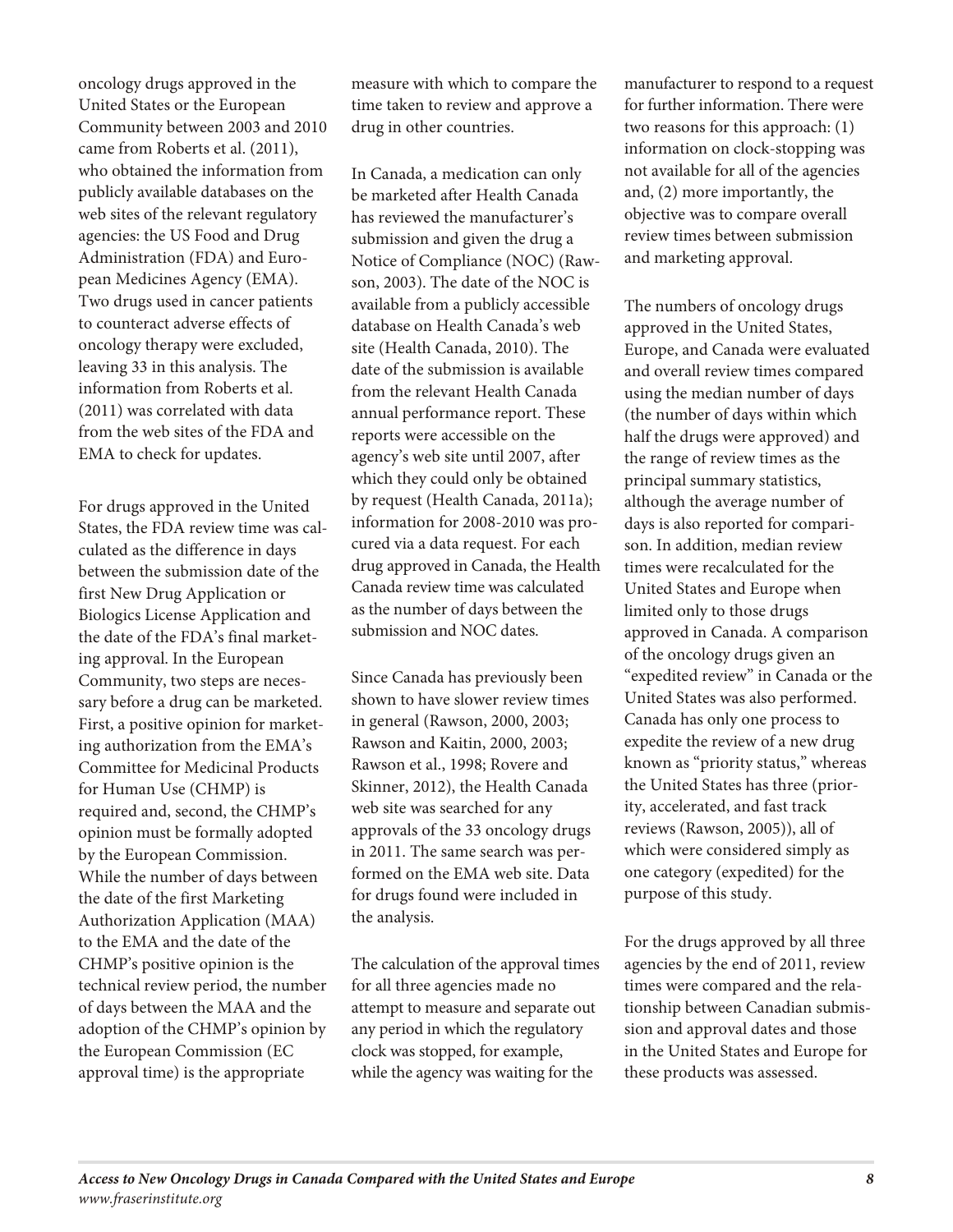### **Ref er ences**

- Auditor General of Canada (2011). Chapter 4: Regulating pharmaceutical drugs-Health Canada. Report of the Auditor General of Canada to the House of Commons. Office of the Auditor Gen-eral of Canada. [<http://www.oag-bvg.](http://www.oag-bvg.gc.ca/internet/English/parl_oag_201111_04_e_35936.html) [gc.ca/internet/English/parl\\_oag\\_](http://www.oag-bvg.gc.ca/internet/English/parl_oag_201111_04_e_35936.html) [201111\\_04\\_e\\_35936.html](http://www.oag-bvg.gc.ca/internet/English/parl_oag_201111_04_e_35936.html)>, as of June 26, 2012.
- Canadian Cancer Society [CCS] (2009). *Can cer Drug Access for Cana di ans*. Canadian Cancer Society. [<http://www.cancer.ca/canada-wide/](http://www.cancer.ca/canada-wide/about%20us/media%20centre/cw-media%20releases/cw-2009/~/media/CCS/Canada%20wide/Files%20List/English%20files%20heading/pdf%20not%20in%20publications%20section/CANCER%20DRUG%20ACCESS%20FINAL%20-%20English.ashx) [about%20us/media%20centre/cw](http://www.cancer.ca/canada-wide/about%20us/media%20centre/cw-media%20releases/cw-2009/~/media/CCS/Canada%20wide/Files%20List/English%20files%20heading/pdf%20not%20in%20publications%20section/CANCER%20DRUG%20ACCESS%20FINAL%20-%20English.ashx)[media%20releases/cw-2009/~/media/](http://www.cancer.ca/canada-wide/about%20us/media%20centre/cw-media%20releases/cw-2009/~/media/CCS/Canada%20wide/Files%20List/English%20files%20heading/pdf%20not%20in%20publications%20section/CANCER%20DRUG%20ACCESS%20FINAL%20-%20English.ashx) [CCS/Canada%20wide/Files%20List/](http://www.cancer.ca/canada-wide/about%20us/media%20centre/cw-media%20releases/cw-2009/~/media/CCS/Canada%20wide/Files%20List/English%20files%20heading/pdf%20not%20in%20publications%20section/CANCER%20DRUG%20ACCESS%20FINAL%20-%20English.ashx) [English%20files%20heading/pdf%20](http://www.cancer.ca/canada-wide/about%20us/media%20centre/cw-media%20releases/cw-2009/~/media/CCS/Canada%20wide/Files%20List/English%20files%20heading/pdf%20not%20in%20publications%20section/CANCER%20DRUG%20ACCESS%20FINAL%20-%20English.ashx) [not%20in%20publications%20section/](http://www.cancer.ca/canada-wide/about%20us/media%20centre/cw-media%20releases/cw-2009/~/media/CCS/Canada%20wide/Files%20List/English%20files%20heading/pdf%20not%20in%20publications%20section/CANCER%20DRUG%20ACCESS%20FINAL%20-%20English.ashx) [CANCER%20DRUG%20ACCESS%20](http://www.cancer.ca/canada-wide/about%20us/media%20centre/cw-media%20releases/cw-2009/~/media/CCS/Canada%20wide/Files%20List/English%20files%20heading/pdf%20not%20in%20publications%20section/CANCER%20DRUG%20ACCESS%20FINAL%20-%20English.ashx) [FINAL%20-%20English.ashx](http://www.cancer.ca/canada-wide/about%20us/media%20centre/cw-media%20releases/cw-2009/~/media/CCS/Canada%20wide/Files%20List/English%20files%20heading/pdf%20not%20in%20publications%20section/CANCER%20DRUG%20ACCESS%20FINAL%20-%20English.ashx)>, as of June 26, 2012.
- Canadian Cancer Society, Statistics Canada, and Public Health Agency of Canada [CCS] (2012). *Canadian Cancer Statis*tics 2012. Canadian Cancer Society. [<http://www.cancer.ca/Canada-wide/](http://www.cancer.ca/Canada-wide/Publications/Alphabetical%20list%20of%20publications/Canadian%20Cancer%20Statistics.aspx?sc_lang=en) [Publications/Alphabetical%20list%20of](http://www.cancer.ca/Canada-wide/Publications/Alphabetical%20list%20of%20publications/Canadian%20Cancer%20Statistics.aspx?sc_lang=en) [%20publications/Canadian%20Cancer](http://www.cancer.ca/Canada-wide/Publications/Alphabetical%20list%20of%20publications/Canadian%20Cancer%20Statistics.aspx?sc_lang=en) [%20Statistics.aspx?sc\\_lang=en](http://www.cancer.ca/Canada-wide/Publications/Alphabetical%20list%20of%20publications/Canadian%20Cancer%20Statistics.aspx?sc_lang=en)>, as of June 26, 2012.
- Drugcoverage.ca (2012). *Reim burse ment/ Cov er age Infor ma tion for Med i ca tions Used in Can cer Treat ment.* Web page. Plasmid Biocommunications. [<http://www.drugcoverage.ca/p\\_cancer](http://www.drugcoverage.ca/p_cancercover_table.asp?language=1) [cover\\_table.asp?language=1](http://www.drugcoverage.ca/p_cancercover_table.asp?language=1)>, as of June 26, 2012.
- European Medicines Agency [EMA] (2008). *With drawal Assess ment Report for Vorinostat MSD 100 mg hard cap sules (Vorinostat)* (October 23). EMA. [<http://www.ema.europa.eu/docs/en\\_](http://www.ema.europa.eu/docs/en_GB/document_library/Application_withdrawal_assessment_report/2010/01/WC500063049.pdf) [GB/document\\_library/Application\\_](http://www.ema.europa.eu/docs/en_GB/document_library/Application_withdrawal_assessment_report/2010/01/WC500063049.pdf) [withdrawal\\_assessment\\_report/2010/](http://www.ema.europa.eu/docs/en_GB/document_library/Application_withdrawal_assessment_report/2010/01/WC500063049.pdf) [01/WC500063049.pdf](http://www.ema.europa.eu/docs/en_GB/document_library/Application_withdrawal_assessment_report/2010/01/WC500063049.pdf)>, as of June 26, 2012.
- European Medicines Agency [EMA] (2009). *With drawal Assess ment Report for Ixempra* (April 23). EMA. [<http://www.ema.europa.eu/docs/en\\_G](http://www.ema.europa.eu/docs/en_GB/document_library/Application_withdrawal_assessment_report/2010/01/WC500062429.pdf) [B/document\\_library/Application\\_withd](http://www.ema.europa.eu/docs/en_GB/document_library/Application_withdrawal_assessment_report/2010/01/WC500062429.pdf) [rawal\\_assessment\\_report/2010/01/WC5](http://www.ema.europa.eu/docs/en_GB/document_library/Application_withdrawal_assessment_report/2010/01/WC500062429.pdf) [00062429.pdf](http://www.ema.europa.eu/docs/en_GB/document_library/Application_withdrawal_assessment_report/2010/01/WC500062429.pdf)>, as of June 26, 2012.
- Health Canada (2010). *Notice of Compliance* Search. Web page. Health Canada. [<http://webprod3.hc-sc.gc.ca/noc-ac/](http://webprod3.hc-sc.gc.ca/noc-ac/index-eng.jsp) [index-eng.jsp](http://webprod3.hc-sc.gc.ca/noc-ac/index-eng.jsp)>, as of June 26, 2012.
- Health Can ada (2011a). *Drug Sub mis sion Per for mance Reports.* Web page. Health Canada. [<http://www.hc-sc.gc.ca/](http://www.hc-sc.gc.ca/dhp-mps/prodpharma/applic-demande/docs/perform-rendement/index-eng.php) [dhp-mps/prodpharma/applic-demande/](http://www.hc-sc.gc.ca/dhp-mps/prodpharma/applic-demande/docs/perform-rendement/index-eng.php) [docs/perform-rendement/index](http://www.hc-sc.gc.ca/dhp-mps/prodpharma/applic-demande/docs/perform-rendement/index-eng.php)[eng.php](http://www.hc-sc.gc.ca/dhp-mps/prodpharma/applic-demande/docs/perform-rendement/index-eng.php)>, as of June 26, 2012.
- Health Can ada (2011b). *Drug and Health Prod ucts: Inter na tional Activ i ties*. Web page. Health Canada. [<http://www.hc](http://www.hc-sc.gc.ca/dhp-mps/intactivit/index-eng.php)[sc.gc.ca/dhp-mps/intactivit/index](http://www.hc-sc.gc.ca/dhp-mps/intactivit/index-eng.php)[eng.php](http://www.hc-sc.gc.ca/dhp-mps/intactivit/index-eng.php)>, as of June 26, 2012.
- Health Can ada (2012). *Sum mary Basis of Deci sion (SBD) Doc u ments: Drugs*. Web page. Health Canada. [<http://www.hc](http://www.hc-sc.gc.ca/dhp-mps/prodpharma/sbd-smd/drug-med/index-eng.php)[sc.gc.ca/dhp-mps/prodpharma/sbd](http://www.hc-sc.gc.ca/dhp-mps/prodpharma/sbd-smd/drug-med/index-eng.php)[smd/drug-med/index-eng.php](http://www.hc-sc.gc.ca/dhp-mps/prodpharma/sbd-smd/drug-med/index-eng.php)>, as of June 26, 2012.
- Lakdawalla, D.N., J.A. Romley, Y. Sanchez, J.R. Maclean, J.R. Penrod, and T. Philipson (2012). Implications for cost-effectiveness assessments of high-cost cancer therapies. *Health Affairs* 32: 676-82.
- Lexchin, J., and B. Mintzes (2000). Drug approval times. *Cana dian Med i cal Asso ci a tion Jour nal* 162: 1803-4.
- Lexchin, J., and B. Mintzes (2004). Transparency in drug regulation: mirage or oasis? *Cana dian Med i cal Asso ci a tion Jour nal* 171: 1363-5.
- Lichtenberg, F.R. (2011). Despite steep costs, payments for new cancer drugs make eco nomic sense. *Nature Med i cine* 17: 244.
- Pecquet, J. (2012, April 4). Senate health panel floats proposal for speedy FDA approval of life-saving drugs. *Healthwatch* weblog. *The Hill*. [<http://thehill.com/blogs/healthwatch/](http://thehill.com/blogs/healthwatch/medical-devices-and-prescription-drug-policy-/220041-senate-health-panel-calls-for-speedy-fda-approval-for-life-saving-drugs) [medical-devices-and-prescription-drug](http://thehill.com/blogs/healthwatch/medical-devices-and-prescription-drug-policy-/220041-senate-health-panel-calls-for-speedy-fda-approval-for-life-saving-drugs)[policy-/220041-senate-health-panel](http://thehill.com/blogs/healthwatch/medical-devices-and-prescription-drug-policy-/220041-senate-health-panel-calls-for-speedy-fda-approval-for-life-saving-drugs)[calls-for-speedy-fda-approval-for-life](http://thehill.com/blogs/healthwatch/medical-devices-and-prescription-drug-policy-/220041-senate-health-panel-calls-for-speedy-fda-approval-for-life-saving-drugs)[saving-drugs](http://thehill.com/blogs/healthwatch/medical-devices-and-prescription-drug-policy-/220041-senate-health-panel-calls-for-speedy-fda-approval-for-life-saving-drugs)>, as of June 26, 2012.
- Rawson, N.S.B. (2000). The time required for approval of new drugs in Canada, Australia, Sweden, the United Kingdom and the United States in 1996-1998. *Cana dian Med i cal Asso ci a tion Journa*l 162: 501-504.
- Rawson, N.S.B. (2003). Timeliness of review and approval of new drugs in Canada from 1999 through 2001: is progress being made? *Clinical Therapeutics* 25: 1230-47.
- Rawson, N.S.B. (2005). Assessing prescription medications for priority regulatory review. Regulatory Toxicology and Phar*ma col ogy* 42: 70-6.
- Rawson, N.S.B. and K.I. Kaitin (2000). New drug approval times and "therapeutic potential" in Canada, Australia, Sweden, the United Kingdom and the United States in 1992 to 1998. *Cana dian Jour nal of Clinical Pharmacology* 7: 97-101.
- Rawson, N.S.B. and K.I. Kaitin (2003). Canadian and US drug approval times and safety considerations. Annals of *Pharmacotherapy* 37: 1403-8.
- Rawson, N.S.B., K.I. Kaitin, K.E. Thomas, and G. Perry (1998). Drug review in Canada: a comparison with Australia, Sweden, the United Kingdom and the **United States. Drug Information Journal** 32: 1133-41.
- Roberts, S.A., J.D. Allen, and E.V. Sigal (2011). Despite criticism of the FDA review process, new cancer drugs reach patients sooner in the United States than in Europe. *Health Affairs* 30: 1375-81.
- Romley, J.A., Y. Sanchez, J.R. Penrod, and D.P. Goldman (2012). Survey results show that adults are willing to pay higher insurance premiums for generous coverage of specialty drugs. *Health Affairs* 31: 683-90.
- Rovere, Mark, and Brett J. Skinner (2012). *Access Delayed, Access Denied 2012: Waiting for New Medicines in Canada.* Fraser Institute. [<http://www.fraser](http://www.fraserinstitute.org/uploadedFiles/fraser-ca/Content/research-news/research/publications/access-delayed-access-denied-2012.pdf) [institute.org/uploadedFiles/fraser-ca/](http://www.fraserinstitute.org/uploadedFiles/fraser-ca/Content/research-news/research/publications/access-delayed-access-denied-2012.pdf) [Content/research-news/research/](http://www.fraserinstitute.org/uploadedFiles/fraser-ca/Content/research-news/research/publications/access-delayed-access-denied-2012.pdf) [publications/access-delayed-access](http://www.fraserinstitute.org/uploadedFiles/fraser-ca/Content/research-news/research/publications/access-delayed-access-denied-2012.pdf)[denied-2012.pdf](http://www.fraserinstitute.org/uploadedFiles/fraser-ca/Content/research-news/research/publications/access-delayed-access-denied-2012.pdf)>, as of June 26, 2012.
- Seabury, S.A., D.P. Goldman, J.R. Maclean, J.R. Penrod, and D.N. Lakdawalla (2012). Patients value metastatic cancer therapy more highly than is typically shown through traditional estimates. *Health Affairs* 31: 691-9.
- Stanbrook, M.B., P.C. Hébert, J. Coutts, N.E. MacDonald, and K. Flegel (2011). Can Canada get on with national Pharmacare already? Canadian Medical *Asso ci a tion Jour nal* 183: E1275.